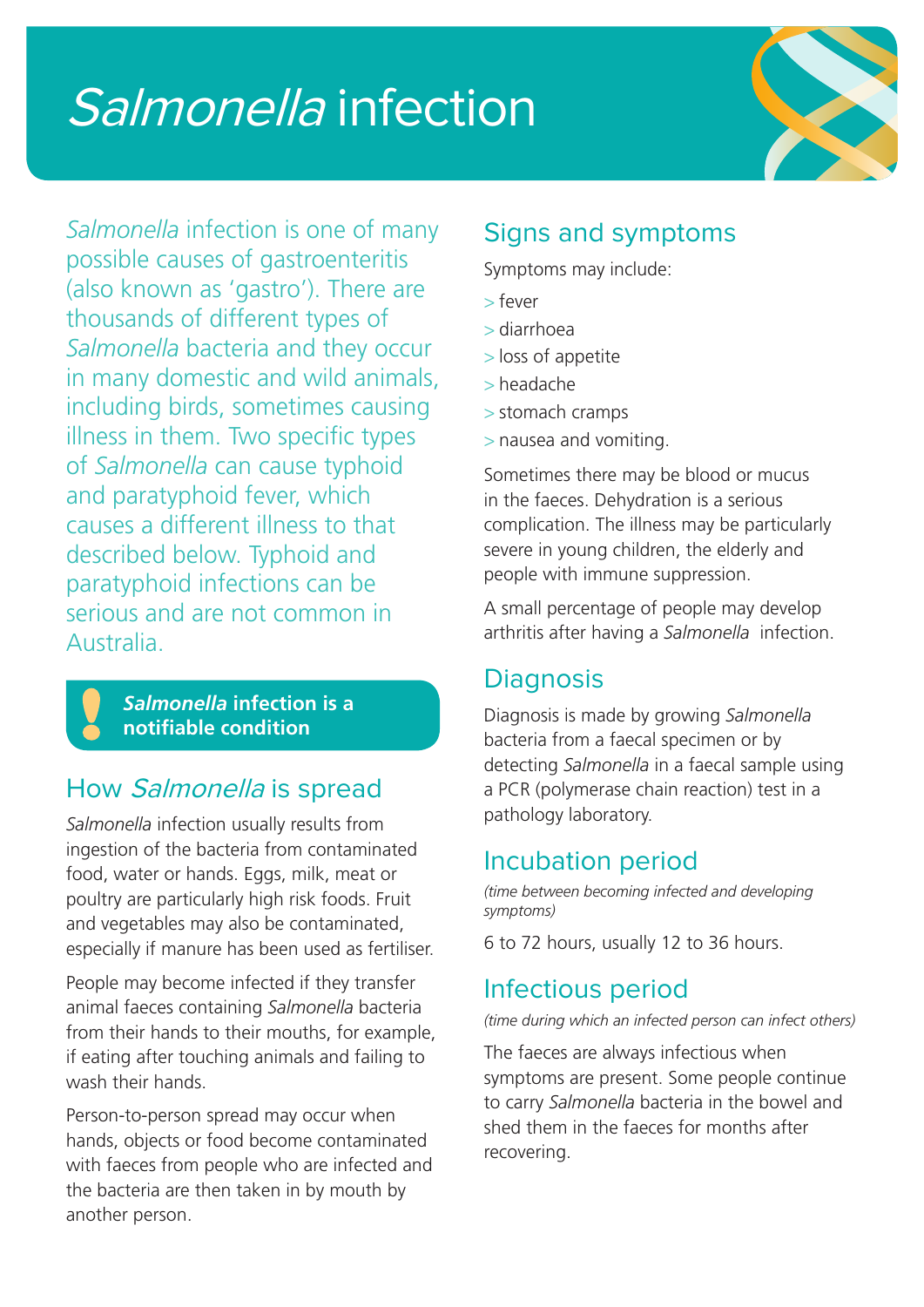# **Treatment**

Recovery from *Salmonella* infection usually occurs within a week and antibiotic treatment is not normally required. However, a doctor may prescribe antibiotics for young infants, the elderly and in some other situations. See also Typhoid and paratyphoid.

Gastroenteritis is a common illness, which can be particularly serious in young children.

The following are general recommendations for the treatment of gastroenteritis:

- > Give plenty of fluids. Oral rehydration solution is highly recommended for children with mild to moderate dehydration. It is available at pharmacies and should be administered following the instructions on the packaging.
- > Mildly unwell children should be given their usual fluids more often. Carbonated (fizzy) drinks or undiluted juice should be avoided.
- > Medicines to prevent vomiting or diarrhoea should not be given (especially in children), except where specifically advised by a doctor.
- > Breastfed babies should continue to be breastfed throughout their illness.
- > Children on formula or solid diets should restart their normal diet (including full strength lactose containing milk) following rehydration with oral rehydration solution.
- > Children who are hungry or ask for food should be given small portions of their usual foods, but avoid foods high in sugar or fat.

#### When to seek medical advice

Seek medical advice if any of the following symptoms occur:

#### **Adults**

- > Signs of dehydration, such as thirst and decreased urination, lethargy, dry mouth, feeling faint on standing
- > fever
- > severe abdominal pain

#### **Children**

- > Signs of dehydration, such as thirst and decreased urination, lethargy, dry mouth, sunken eyes, feeling faint on standing
- > fever
- > abdominal pain
- > bloody diarrhoea
- > any symptoms in a child less than 12 months of age.

# Prevention

- > Exclude people with *Salmonella* infection from childcare, preschool, school and work until there has been no diarrhoea for 24 hours. If working as a food handler in a food business, the exclusion period should be until there has been no diarrhoea or vomiting for 48 hours.
- > Infants, children and adults with *Salmonella* infection should not swim until there has been no diarrhoea for 24 hours.
- > Cook meat thoroughly, until the juices run clear.
- > Do not purchase dirty or cracked eggs.
- > Strict food handling procedures should be used when preparing dishes containing raw or incompletely cooked eggs, such as homemade ice cream and mayonnaise.
- > Do not consume unpasteurised milk.
- > Follow good food handling procedures.
- > Follow good hand washing and keeping areas clean procedures.
- > Recognise the risk of *Salmonella* infections in pets. Chickens, ducklings, tropical freshwater fish and turtles are particularly risky for small children.
- > Hand washing after handling raw meat, (especially chicken) or raw eggs
- > Always wash fruit (including melons) and vegetables before eating. If home grown, wash them before bringing them into the house.

> bloody diarrhoea.